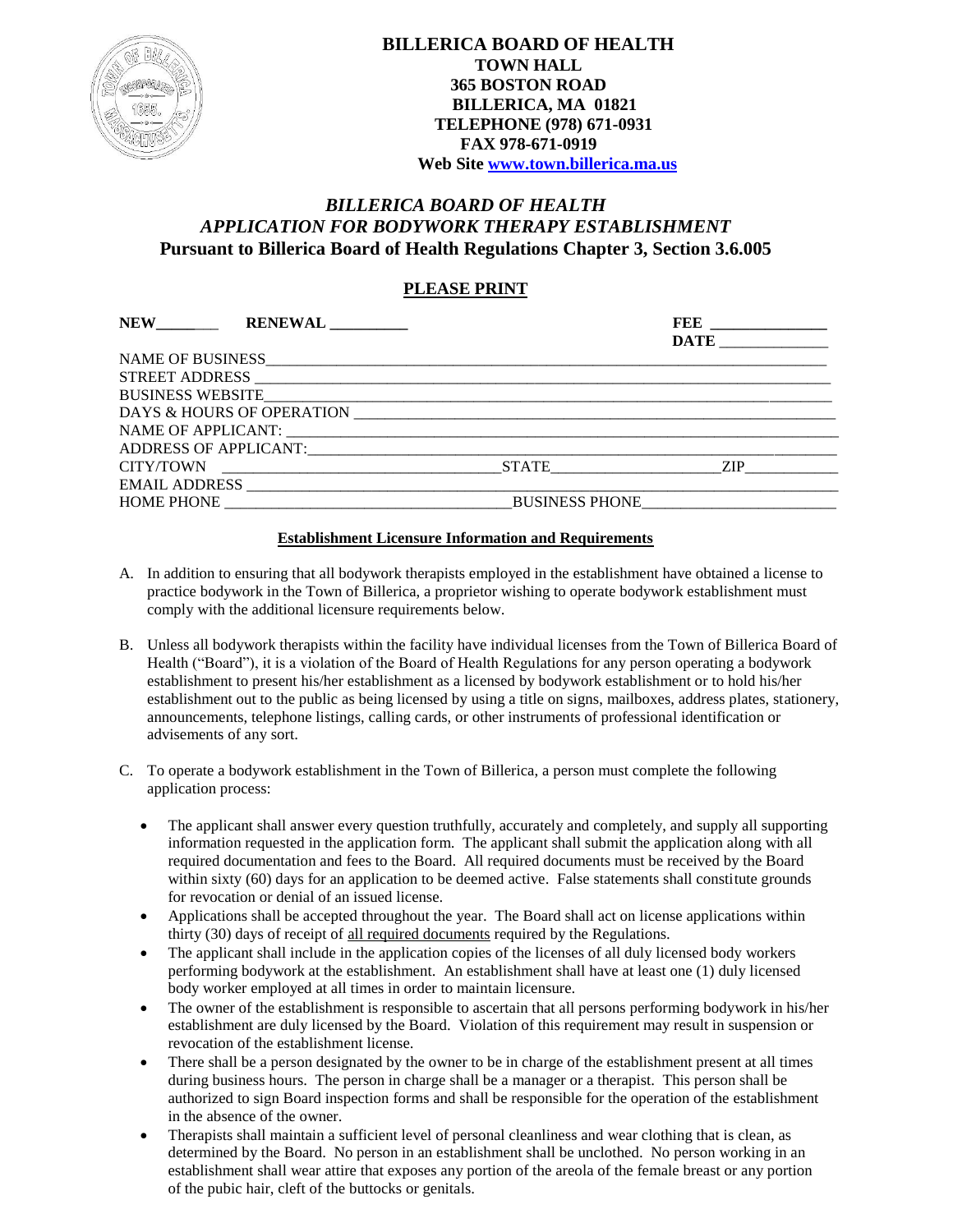- The applicant for an establishment license shall submit a nonrefundable application fee in accordance with the most recent Board of Health Fee Schedule by check or money order made payable to the Town of Billerica.
- The application shall be sworn to and signed by the applicant and notarized by a Notary Public of the Commonwealth of Massachusetts.
- All documents submitted for licensure purposes become the property of the Board and will not be returned.

## **Establishment Standards**

- All establishments must contain a waiting area for clients within the establishment.
- The establishment shall maintain a properly installed smoke detector and fire extinguisher.
- Bodywork may be conducted only in rooms which are adequately lighted and ventilated, and so constructed that they can be kept clean. Floors, walls, ceilings and windows must be kept free of dust, soil and other unclean substances.
- A plan describing sanitation measures must be provided to the Board for any bodywork which entails disrobing and/or draping, use of oils or lotions, and/or use of a massage-type of table.

### **ANY CHANGE IN AN EXISTING OPERATION REQUIRES PRIOR REVIEW AND APPROVAL BY THE BOARD OF HEALTH**

For Renewal Application, describe any changes in original floor plan approved:

Pursuant to Billerica Health Regulations, Chapter 1, Section 1.9.001 this application is subject to a thirty (30) day review and approval period.

**\_\_\_\_\_\_\_\_\_\_\_\_\_\_\_\_\_\_\_\_\_\_\_\_\_\_\_\_\_\_\_\_\_\_\_\_\_\_\_\_\_\_\_\_\_\_\_\_\_\_\_\_\_\_\_\_\_\_\_\_\_\_\_\_\_\_\_\_\_\_\_\_\_\_\_\_\_\_\_\_\_\_\_\_\_\_\_\_\_\_\_\_\_ \_\_\_\_\_\_\_\_\_\_\_\_\_\_\_\_\_\_\_\_\_\_\_\_\_\_\_\_\_\_\_\_\_\_\_\_\_\_\_\_\_\_\_\_\_\_\_\_\_\_\_\_\_\_\_\_\_\_\_\_\_\_\_\_\_\_\_\_\_\_\_\_\_\_\_\_\_\_\_\_\_\_\_\_\_\_\_\_\_\_\_\_\_ \_\_\_\_\_\_\_\_\_\_\_\_\_\_\_\_\_\_\_\_\_\_\_\_\_\_\_\_\_\_\_\_\_\_\_\_\_\_\_\_\_\_\_\_\_\_\_\_\_\_\_\_\_\_\_\_\_\_\_\_\_\_\_\_\_\_\_\_\_\_\_\_\_\_\_\_\_\_\_\_\_\_\_\_\_\_\_\_\_\_\_\_\_**

#### **LATE RENEWALS WILL BE ASSESSED A LATE FEE IN ACCORDANCE WITH THE MOST CURRENT BOARD OF HEALTH FEE SCHEDULE. LATE FEES ARE EQUAL TO THE ORIGINAL PERMIT FEE. FAILURE TO TAKE APPROPRIATE ACTION TO RENEW PERMITS MAY RESULT IN ADDITIONAL FEES OR FINES TO BE IMPOSED OR OTHER ADMINISTRATIVE ACTION.**

I hereby certify, upon the pains and penalties of perjury, that I read and understand the content of this Application, and that the information I have provided in this application and submitted in support hereof is true, accurate and complete to the best of my knowledge.

Pursuant to Massachusetts General Law Chapter 62C, Section 49A, I certify under the penalties of perjury that I, to my best knowledge and belief, have filed all state tax returns and paid all state taxes required under law.

\_\_\_\_\_\_\_\_\_\_\_\_\_\_\_\_\_\_\_\_\_\_\_\_\_\_\_\_\_\_\_\_\_\_\_\_\_\_\_\_\_\_\_ Print Name of Owner

Signature of Owner Date

\_\_\_\_\_\_\_\_\_\_\_\_\_\_\_\_\_\_\_\_\_\_\_\_\_\_\_\_\_\_\_\_\_\_\_\_\_\_\_\_\_\_\_

Social Security # / Federal Identification #

\_\_\_\_\_\_\_\_\_\_\_\_\_\_\_\_\_\_\_\_\_\_\_\_\_\_\_\_\_\_\_\_\_\_\_\_\_\_\_\_\_\_\_